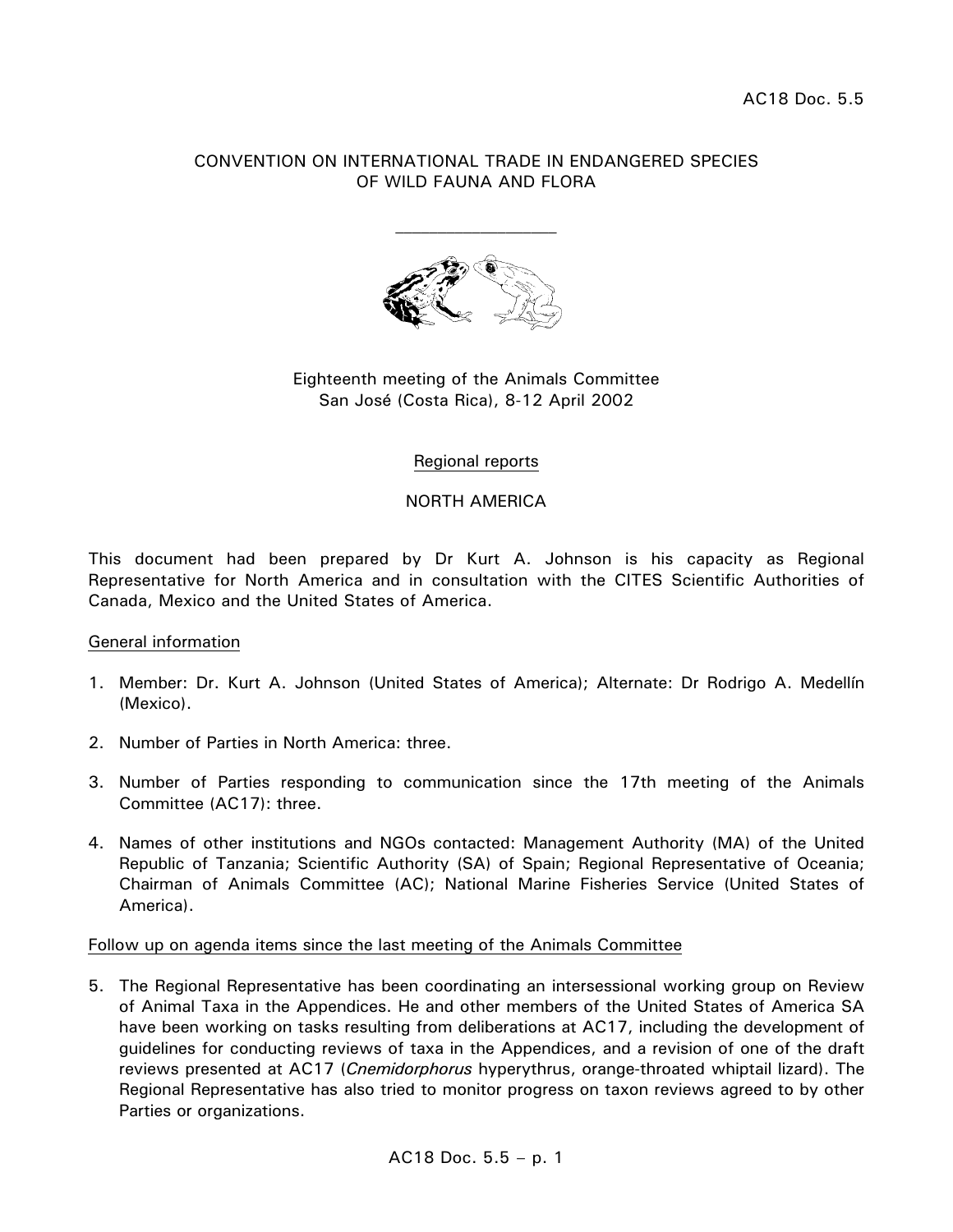- 6. The United States of America continues to participate in the Review of Significant Trade, as warranted, between meetings of the AC. The United States of America provided funds for the review of five chelonian species. The Regional Representative reviewed the terms of reference for the country-based significant trade review for Madagascar.
- 7. The United States of America remains active in the intersessional coral working group, which is addressing several issues in the stony coral trade such as characterizing exempt fossil corals and identifying taxa that cannot be recognized easily at the species level.
- 8. The United States of America continues to participate in an intersessional working group on seahorses and other syngnathids. This working group is charged with implementing Decisions 11.153 and 11.97 regarding analysis of biological and trade data on these taxa. The United States of America has provided financial support, through the U.S. State Department's voluntary contribution to the CITES Trust Fund and the National Marine Fisheries Service, for the proposed technical workshop on syngnathid trade to be held in 2002. A representative of the United States of America plans to participate in the workshop.
- 9. The United States of America continues to participate in an intersessional working group on freshwater turtle and tortoise trade. The United States of America has provided financial support for the proposed technical workshop on the turtle trade to be held in China in March 2002. The Regional Representative and a representative of the United States of America hope to participate in the workshop.
- 10. The United States of America was asked to coordinate a small contact group of cetacean experts to analyze the trade and taxonomic status of the Black Sea bottlenose dolphin, *Tursiops truncatus ponticus*. The U.S. Scientific Authority and National Marine Fisheries Service (NMFS) prepared a document for consideration at AC18. NMFS personnel are currently attempting to expedite the transfer of genetic samples from range States for analysis.

# Regional CITES meeting in Mexico

11. In late April 2002, the Scientific and Management Authorities of Canada, Mexico, and the United States of America will participate in the CITES Working Table of the 7th Annual Meeting of the Canada/Mexico/United States Trilateral Committee for Wildlife and Ecosystem Conservation and Management (the Trilateral) to be hosted by Mexico in Nuevo Vallarta, Nayarit. The CITES Working Table will provide an opportunity to exchange information and coordinate within the region on a wide range of CITES issues. A workshop for North American SAs will be held one day prior to the Trilateral.

# Other activities in the region

12. Canadian federal CITES Authorities organized a national CITES workshop in November 2001 in Ottawa that included all Canadian Management, Scientific and Enforcement Authorities. Federal, Provincial and Territorial Agencies were represented, including Fisheries, Forestry, Customs and Plant Inspection. CITES implementation experiences and difficulties were discussed. A special focus was put on collection of scientific data on native CITES-listed species in order to provide better Non-Detriment Findings (NDF). The checklist for NDFs was also explained to all agencies involved and it was decided to test the checklist at national and provincial levels with selected pilot species. Other items discussed were improvement of coordination at the national and regional level, better implementation of the permit issuance